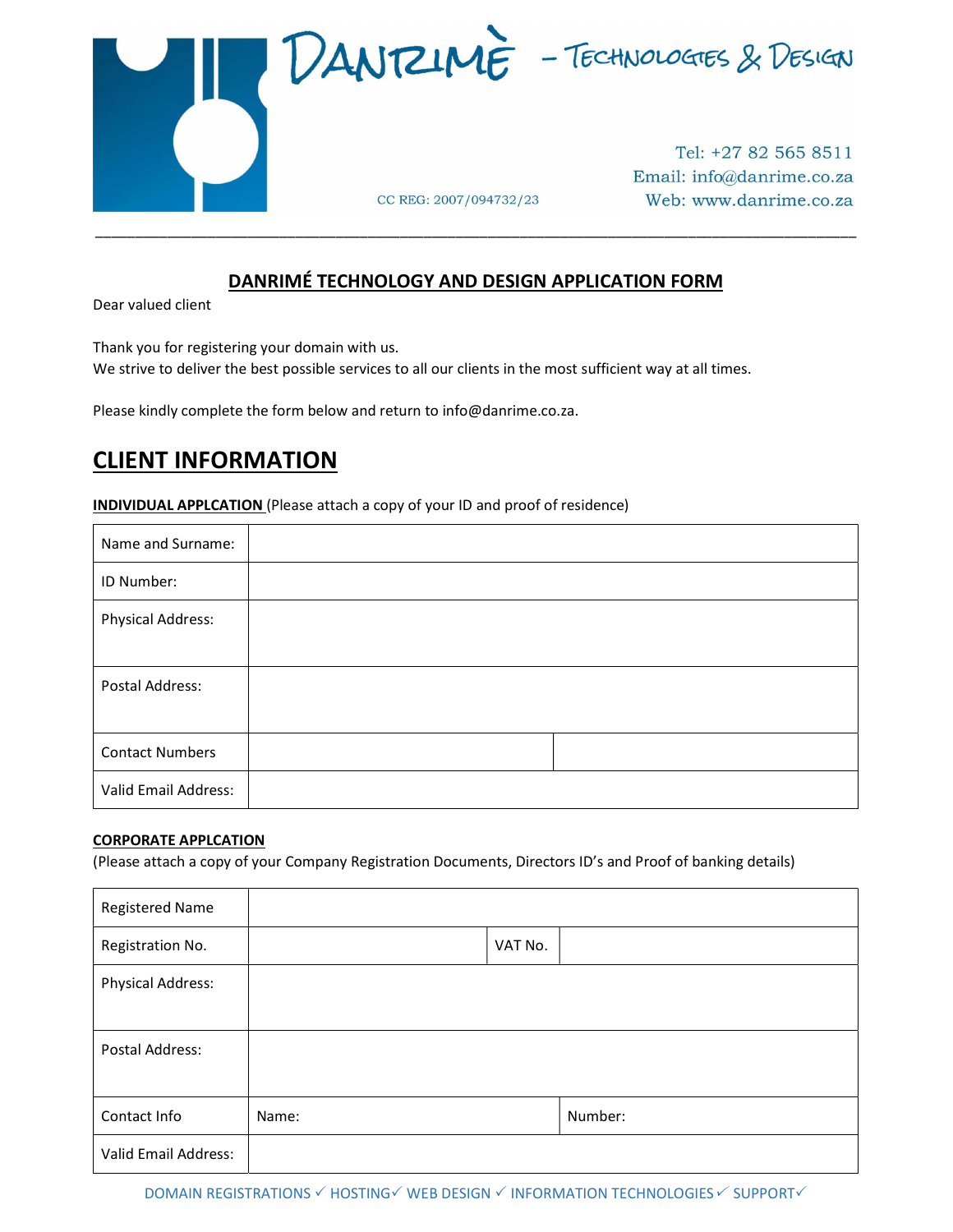

\_\_\_\_\_\_\_\_\_\_\_\_\_\_\_\_\_\_\_\_\_\_\_\_\_\_\_\_\_\_\_\_\_\_\_\_\_\_\_\_\_\_\_\_\_\_\_\_\_\_\_\_\_\_\_\_\_\_\_\_\_\_\_\_\_\_\_\_\_\_\_\_\_\_\_\_\_\_\_\_\_\_\_\_\_\_\_\_\_\_\_\_\_\_\_

### **DOMAIN INFORMATION**

| Domain Name        |                                                |                 |                 |                  |
|--------------------|------------------------------------------------|-----------------|-----------------|------------------|
| (Supply 3 options) |                                                |                 |                 |                  |
| New Domain         | New Domain (Please tick)                       |                 |                 |                  |
| Domain Transfer    | Please state the domain name to be transferred |                 |                 |                  |
| Domain Type:       | .co.za<br>R130.00                              | .com<br>R269.00 | .net<br>R269.00 | .mobi<br>R460.00 |

#### HOSTING OPTIONS

| <b>Hosting Option</b>  | R55.00<br>Basic L | $\Box$ R75.00<br>Normal L | R95.00<br>Max I |  |
|------------------------|-------------------|---------------------------|-----------------|--|
| <b>Hosting Billing</b> | Monthly $\Box$    | Yearly $\Box$             |                 |  |

### WEB DESIGN

This section is just to give us a basic idea of what you require for your website, a final quotation will be based on the final discussion and acceptance by both parties.

| 3 Pages (Example: Home, Services, Contact us) Basic                                                     |  |
|---------------------------------------------------------------------------------------------------------|--|
| 4 + Pages (Example of Advanced options: Logins, Downloads, Gallery, Newsfeeds,<br>Facebook, blogs etc.) |  |
| <b>Online Shopping</b>                                                                                  |  |
|                                                                                                         |  |
|                                                                                                         |  |

# DANRIMÉ TECHONOLOGIES AND DESIGN TERMS AND CONDITIONS

DOMAIN REGISTRATIONS V HOSTING V WEB DESIGN V INFORMATION TECHNOLOGIES V SUPPORT V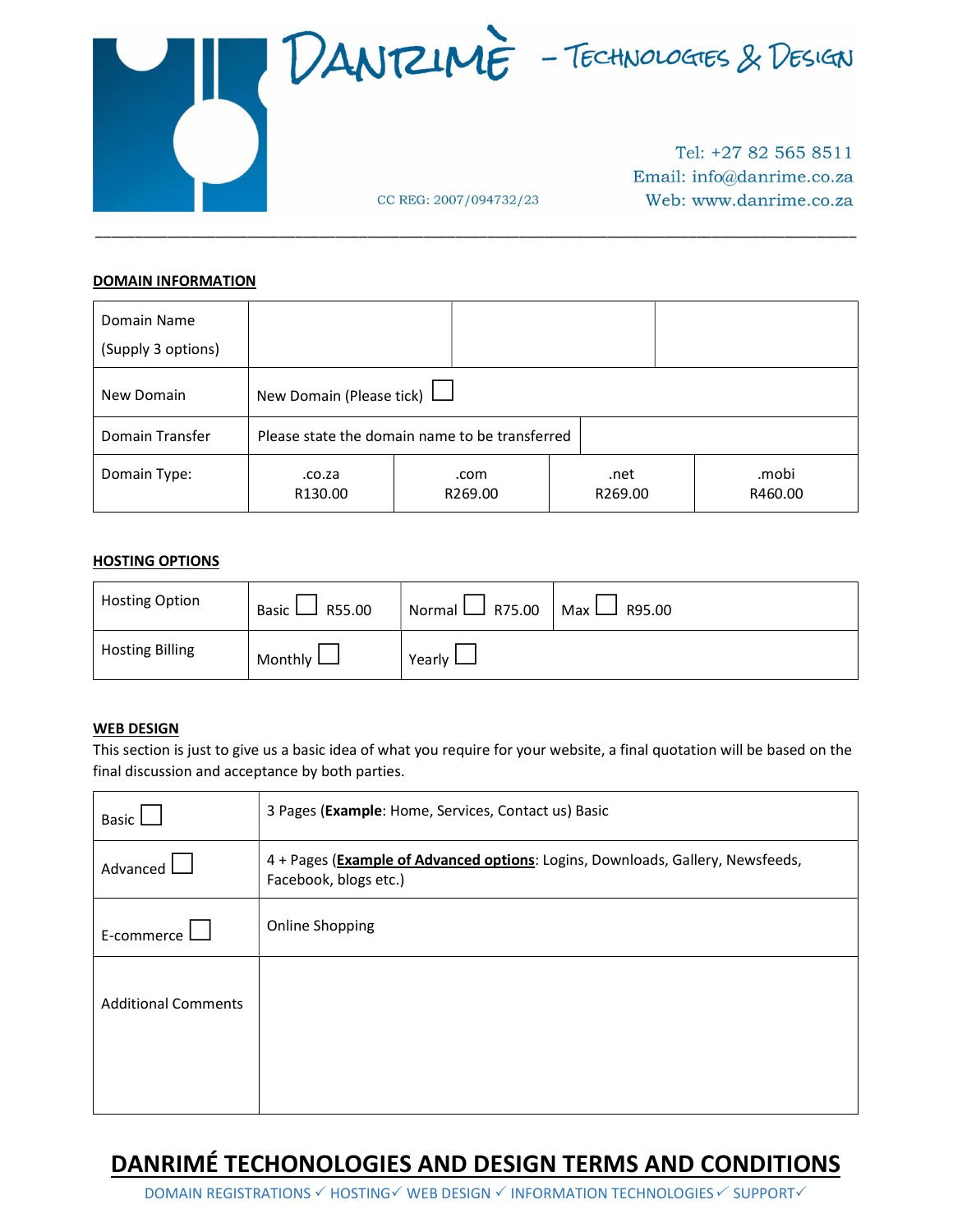

Please kindly read the terms and conditions below and ensure that it is legally correct.

### DOMAIN HOSTING

- $\Box$  Domain registrations will commence only after all documentation and payment is received.
- $\Box$  Registration may take up to 7 working days, but it is possible for earlier or later registration.
- $\Box$  Hosting will be billed in advance.
- $\boxdot$  By law, all domains are renewable after 12 months, Danrimé will invoice clients accordingly.
- $\Box$  All prices are subject to change without notice.
- $\Box$  Client payments must be received in full no later than 7 days from date of invoice.
- $\Box$  Accounts in arrears will result in domains being disabled until payment is received in full, thereafter if no payment is received within 20 working days this will result in your domain being deregistered.
- $\Box$  The domain name will be the property of Danrimé until all overdue accounts are paid in full.
- $\Box$  Domain cancellation must be done with one calendar month notice in writing to info@danrime.co.za
- Email accounts can be setup by client as well as by Danrimé on request. After receiving cPanel login details, client can setup emails and email passwords. A form will be sent with successful registration with email setup protocols.
- Danrimé is not responsible for backups of your email information or data. Please make regular backups of your mail.
- $\Box$  Danrimé is not responsible for any loss of data, malware attacks, hacking or any sort of intrusion on domain and or emails.
- $\Box$  Passwords and sensitive data will be sent via WhatsApp only. It is the responsibility of the client to keep this data safe. Client may also request password changes when needed.

### WEB DESIGN BY DANRIMÉ

- $\Box$  Once the client has accepted our quotation for the requested web design a 30% payment will be required before any design will take place.
- It is the client's responsibility to ensure that all the necessary information, artwork, logo etc. for the web design is given through to Danrimé.
- $\Box$  Depending on the type of web design that is requested, Danrimé will complete the full design within 2 months from the date that the 30% deposit is received.
- $\Box$  Once the web design is complete the client has one week to request any changes to the final design.
- $\Box$  The website will be published once the final outstanding payment is received.
- $\Box$  If a mobile site is required additional charges will apply.
- $\Box$  Monthly backups of the published website will be done by Danrimé on a monthly basis.

### WEB DESIGN BY CLIENT

- $\Box$  If you have chosen to build your own website you may do so within the cPanel.
- $\Box$  Danrimé will not be held liable for any damage or loss of data.
- $\Box$  If you require support within the Cpanel please send us a mail at info@danrime.co.za

\_\_\_\_\_\_Initial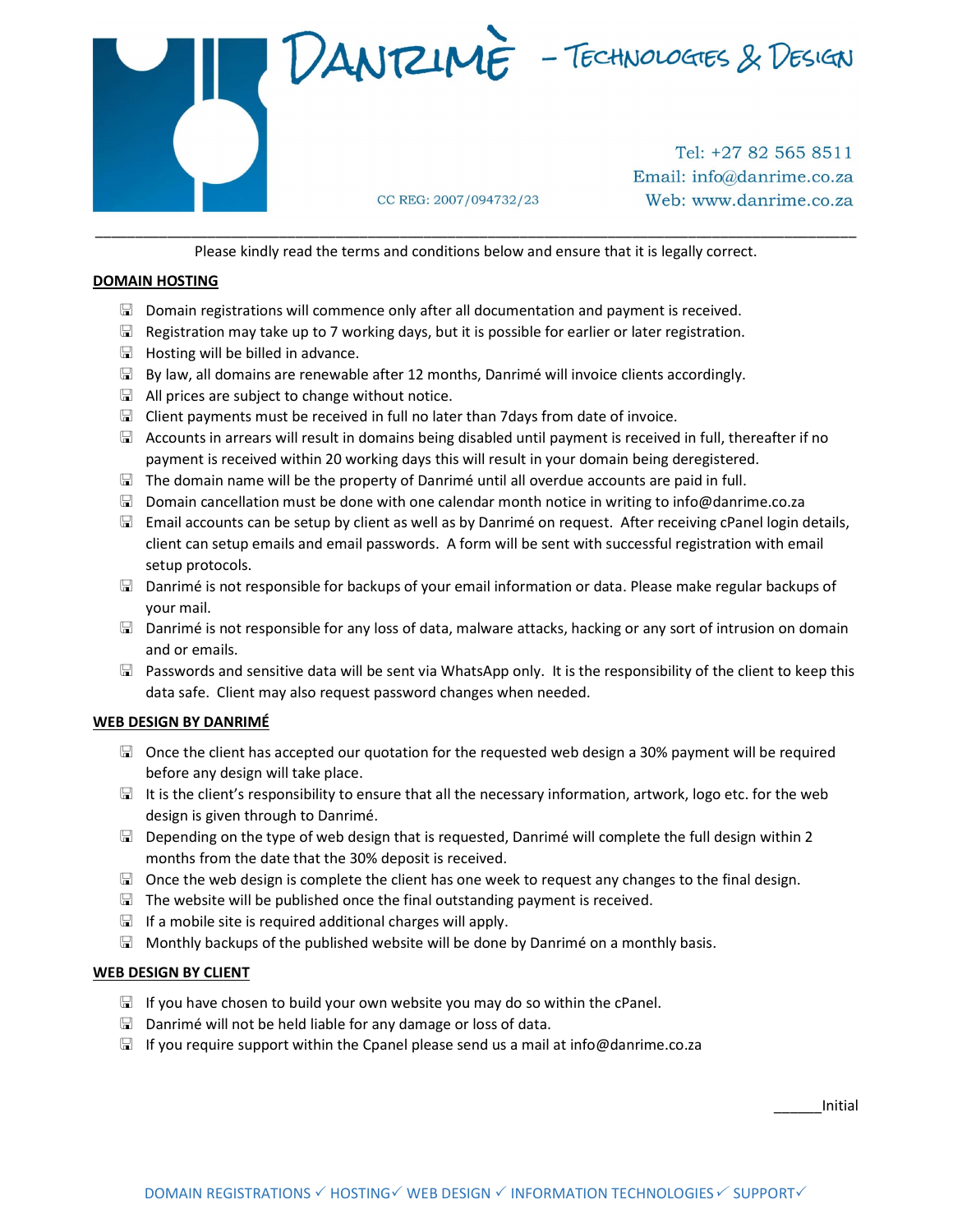

Tel: +27 82 565 8511 Email: info@danrime.co.za

Web: www.danrime.co.za

### MONTHLY MAINTENANCE

Danrimè will be liable for monthly maintenance of the designed website (only if designed by Danrimè)

CC REG: 2007/094732/23

- $\Box$  Minor changes to the website will be covered by the client's monthly management fee.
- Monthly Maintenance includes the follow:
	- Regular Backups of all site data
	- Updating Website Software
	- Checking Website Error Logs
	- Technical Site Errors
	- General Site Issues
	- Website Security
	- Website Content Changes (text, images, PDF Files, events, posts, calendar etc.)

\_\_\_\_\_\_\_\_\_\_\_\_\_\_\_\_\_\_\_\_\_\_\_\_\_\_\_\_\_\_\_\_\_\_\_\_\_\_\_\_\_\_\_\_\_\_\_\_\_\_\_\_\_\_\_\_\_\_\_\_\_\_\_\_\_\_\_\_\_\_\_\_\_\_\_\_\_\_\_\_\_\_\_\_\_\_\_\_\_\_\_\_\_\_\_

 $\Box$  The following changes will not be covered and will be billed separately. A quotation and invoice will be sent for acceptance. Once payment is received the changes will take place.

Depending on the type of design change the turnaround time will be 2 weeks.

- Additional pages to the website
- Structural changes
- Advanced functions
- Adding and configuring plugins

### CPANEL

- $\Box$  The Cpanel password is setup when the domain is registered and paid in full. Please make sure to change the password.
- $\Box$  If support is required, we may ask you for your Cpanel username and password so please keep this information in a safe place.
- If you have forgotten your password, please send us a mail at info@danrime.co.za for us to verify you and reset your password.
- The client is responsible for the setup of their own email accounts within the Cpanel.
- $\Box$  Email accounts and passwords must be kept safe at all times.
- Support on how to setup an email client such as outlook can be found in the CPanel when creating an email account. If assistance is needed please send us a mail at info@danrime.co.za.
- $\Box$  Make sure to use the correct incoming and outgoing ports in your client.
- Make sure that these ports are not blocked by your Anti-Virus Software. Add exceptions to your Anti-Virus for the ports if required.
	- $\Box$  Danrimé will not be held liable for any damage or loss of data for clients who have purchased the Cpanel.

\_\_\_\_\_\_Initial